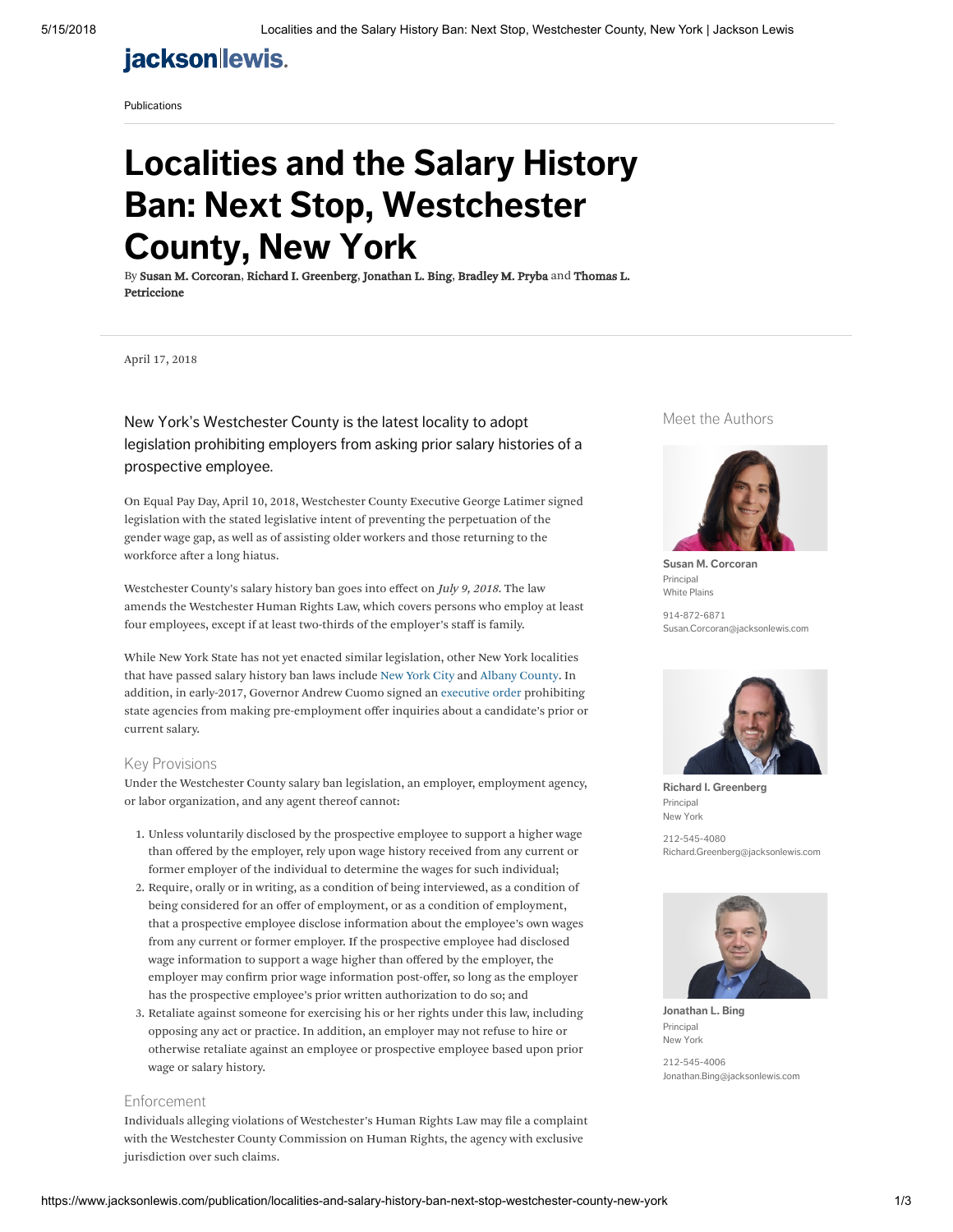#### 5/15/2018 Localities and the Salary History Ban: Next Stop, Westchester County, New York | Jackson Lewis

An individual may file a complaint against an employer or employment agency, for example, or an agent thereof within one year of the alleged discriminatory conduct. Significantly, complainants filing complaints with the County Commission must waive their right to file a complaint based upon the same transaction and occurrence with the State Division of Human Rights, any federal civil rights agencies (including the Equal Employment Opportunity Commission), or any other local commission on human rights.

Damages available under the County law include reinstatement, back pay, unlimited compensatory damages, costs, reasonable attorney's fees, and capped punitive damages (\$10,000 per aggrieved individual).

\*\*\*

Westchester County employers and employee agencies should take steps now to update their pre-employment practices to comply with this local law and other New York pay equity initiatives. Employers and employment agencies should ensure that they not affirmatively engaged in any discussions about compensation history during the preoffer stage, including by asking such information on an application form. In addition, employers should review their reference-checking procedures to ensure salary history is not typically obtained.

Local jurisdictions likely will continue to consider salary history ban legislation, both in New York State and across the nation. Therefore, employers should stay alert for additional new legislation.

Please contact a Jackson Lewis attorney if you have any questions.

©2018 Jackson Lewis P.C. This Update is provided for informational purposes only. It is not intended as legal advice nor does it create an attorney/client relationship between Jackson Lewis and any readers or recipients. Readers should consult counsel of their own choosing to discuss how these matters relate to their individual circumstances. Reproduction in whole or in part is prohibited without the express written consent of Jackson Lewis.

This Update may be considered attorney advertising in some states. Furthermore, prior results do not guarantee a similar outcome.

Jackson Lewis P.C. represents management exclusively in workplace law and related litigation. Our attorneys are available to assist employers in their compliance efforts and to represent employers in matters before state and federal courts and administrative agencies. For more information, please contact the attorney(s) listed or the Jackson Lewis attorney with whom you regularly work.

# Related Articles You May Like

## May 11, 2018 Georgia Targets Elder Abuse with Tough New Long-Term Care [Background](https://www.jacksonlewis.com/publication/georgia-targets-elder-abuse-tough-new-long-term-care-background-check-law) Check Law

A new Georgia law will require nursing home and other long-term care workers to submit to extensive background checks. The "Georgia Long-Term Care Background Check Program" will take effect on October 1, 2019. Georgia joins the majority of other states mandating enhanced satisfactory background check for care workers. The new law,... Read [More](https://www.jacksonlewis.com/publication/georgia-targets-elder-abuse-tough-new-long-term-care-background-check-law)

### May 9, 2018 New York City Enacts Anti-Sexual Harassment Legislation that Includes Training [Requirement](https://www.jacksonlewis.com/publication/new-york-city-enacts-anti-sexual-harassment-legislation-includes-training-requirement)



[Bradley M. Pryba](https://www.jacksonlewis.com/people/bradley-m-pryba) Principal [Albany](https://www.jacksonlewis.com/office/albany) 518-512-8700

[Bradley.Pryba@jacksonlewis.com](mailto:Bradley.Pryba@jacksonlewis.com)



[Thomas L. Petriccione](https://www.jacksonlewis.com/people/thomas-l-petriccione) Associate [White](https://www.jacksonlewis.com/office/white-plains) Plains

914-872-6927 [Thomas.Petriccione@jacksonlewis.com](mailto:Thomas.Petriccione@jacksonlewis.com)